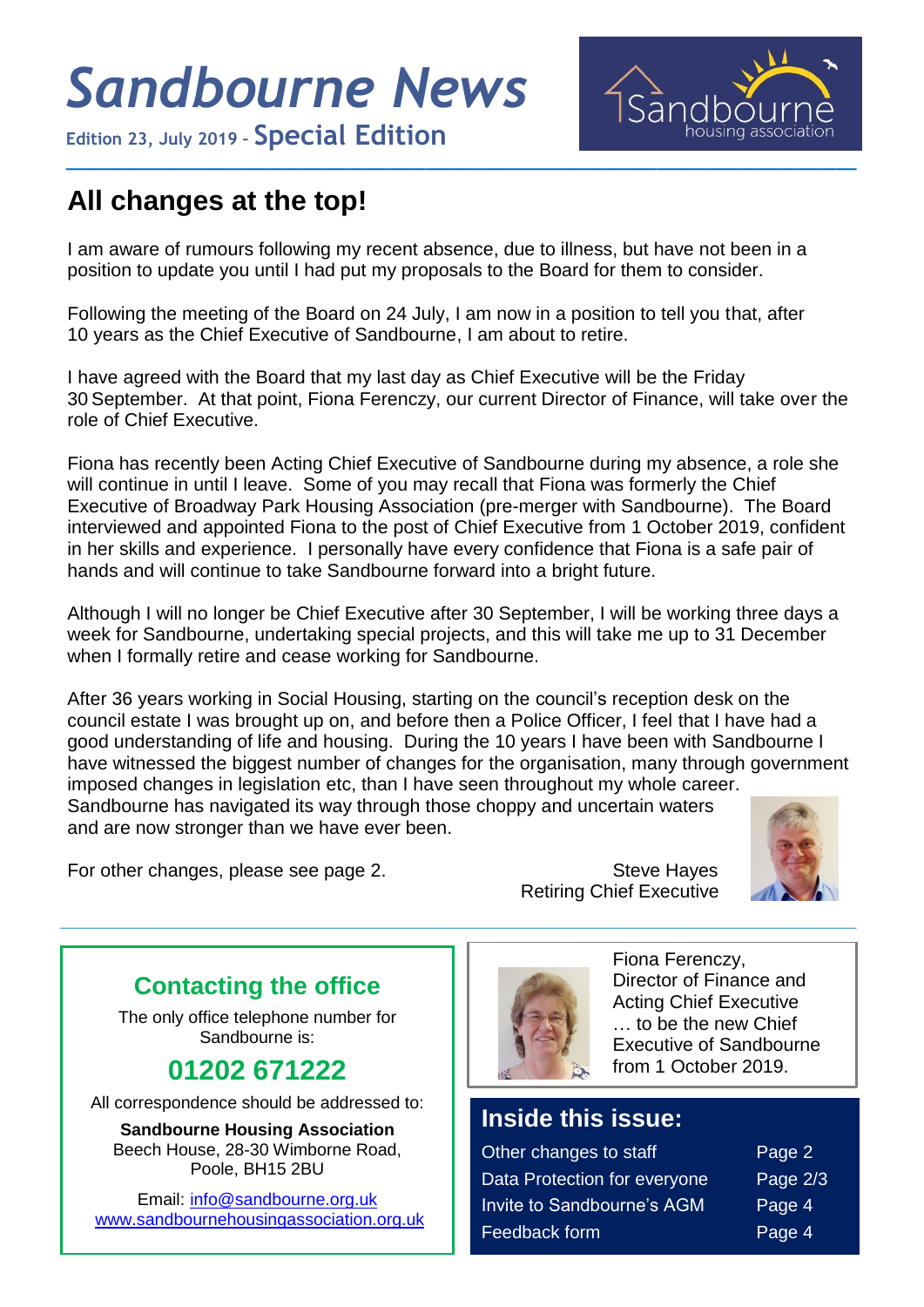## **So what other changes are there?**

**With the loss Steve's extensive housing knowledge and experience, we will be seeking to recruit a 'Head of Housing' to ensure that the services that you receive will continue without interruption.** 

The recruitment process will now commence with the hope that the new post holder will be in place as soon as possible. We will introduce the new person to you in the newsletter, once appointed.

As far as Sandbourne's tenants, leaseholders and shared owners are concerned, it will be business as normal as all our front-line housing and office-based staff will continue to work in their existing roles and there will be no changes to who you deal with on a day-to-day basis.

As always, if there are any significant changes to how Sandbourne operates, where it affects you, we will let you know but this will usually be through our normal quarterly newsletter, where appropriate.

#### **So, why aren't you always told what's going on … staff right to privacy**

**Linked in with the article on the front page, and to address some issues raised with us recently, we wanted to clarify our position about the use of your sensitive personal data, as staff also have a right, under data protection, not to have their sensitive personal information disclosed.**

If a member of staff is off sick, for example, and a resident rings the office to ask how they are, we will never disclose what is wrong with them as we would be in breach of data protection (GDPR) and could have a complaint made against us by that member of staff and be found in breach of the regulations and be subsequently fined.

We will also not let residents know in writing when a member of staff is off sick, even for a long period of time. Although we are a small team at Sandbourne, we normally have enough staff to cover for absences and will always offer an alternative member of staff to deal with your enquiries. Indeed, for example, the use of the repairs email mailbox ensures that repairs are always covered.

However, if alternative arrangements do have to be made if there is likely to be a serious breakdown in service by Sandbourne, we will let you know in writing, as we would any major changes in our staff structure. We will not consult/advise residents on normal/routine/operational matters affecting Sandbourne's staff.

Staff are discouraged from disclosing their personal sensitive data to anyone unless it is a legal or contractual requirement to do so.

If we sound unhelpful or unfriendly, it is not because that is how we want to be but because we have a legal duty of care to protect our staff and ensure that their sensitive personal data and lives are kept private.

#### **And, Resident Board Members …**

**As previously advised in**  *Sandbourne News***, we have two Resident Board Members serving on the Sandbourne Board.**

In their role, they are privy to both confidential information about our sites and sometimes sensitive personal data and information about our staff or staff structure etc. As this is 'privileged' information they are bound by a whole host of rules and regulations. They are not being awkward or unhelpful if they can't tell you something or answer a particular question, it is simply that they must not normally divulge such information to anyone.

Therefore, if you ask a Resident Board Member something which they are unable to answer, please respect their position. Please also remember that they are there to give a 'resident perspective' on strategic matters relating to running the business and not to take on individual queries or complaints.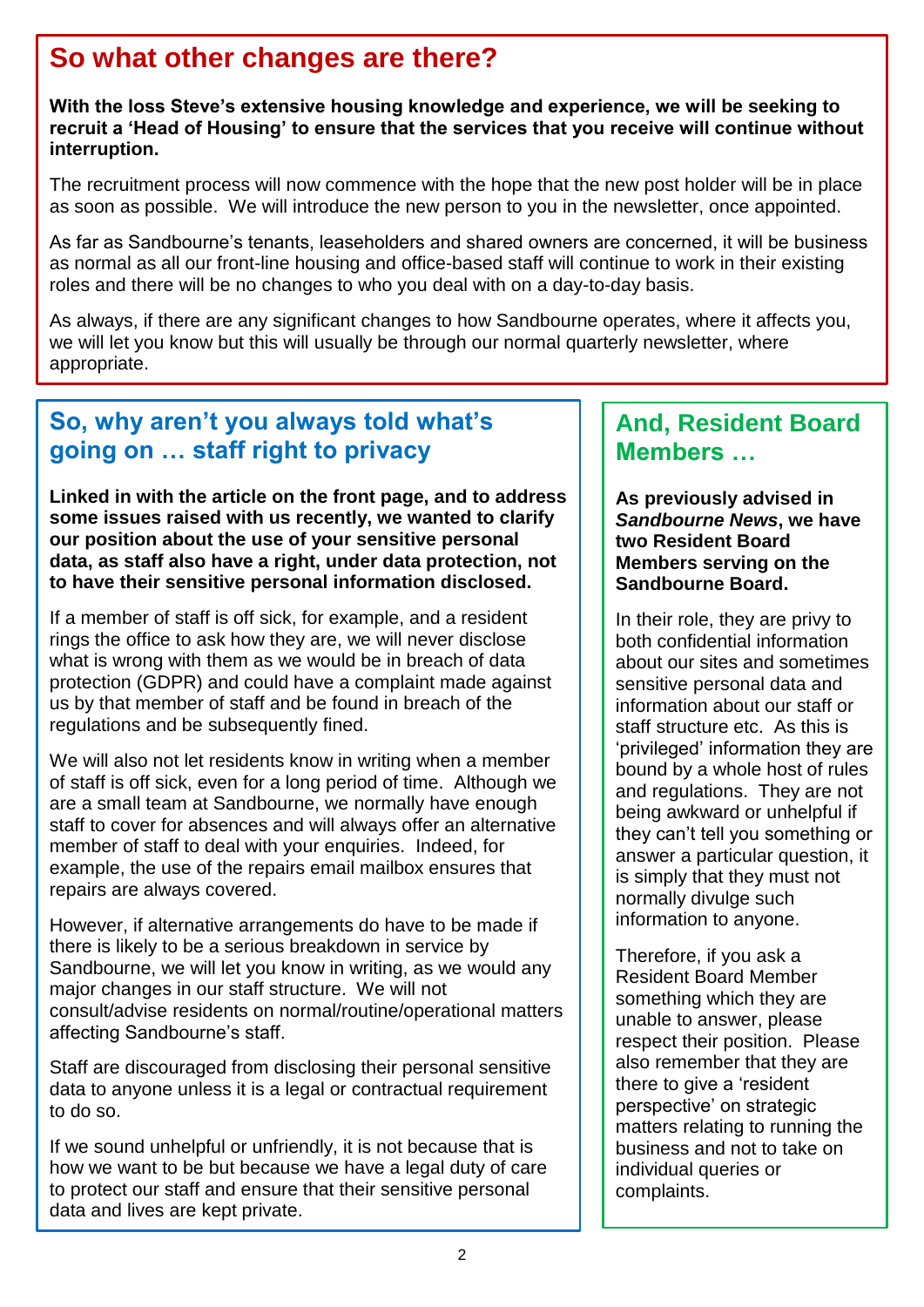#### **And finally - data protection and residents' special occasions …**

**We were recently made aware that we had missed the 100th birthdays of two of our residents and in days gone by we would have sent a card and some flowers. However, unless you officially tell us, we won't officially know.**

Under data protection (GDPR) we cannot normally use any information we hold about you, such as your date of birth, without your consent. (We collect dates of birth initially to help prove your identity and eligibility to be housed by us and for us to be able to prove who we might be talking to. We cannot use it unless it is for a legitimate business reason.) For this reason, we should not be searching our records to see if anyone has a special celebration coming up, and we can't actually do anything about it either as it would be a mis-use of sensitive personal data/information. It can be a sad world that we live in, but we can't risk breaching data protection.

Therefore, a bit like now having to request a card from the queen for a special birthday or anniversary, we would happily help to mark something like a 100<sup>th</sup> birthday but only if we were asked to by the individual or they agreed to that through their next of kin/family, etc.

We would welcome stories and photos of anyone concerned (with their permission) for future editions of the newsletter, but wanted to make sure that you know that we take your data protection seriously. Because of this, we can't always do what we may, or you, want us to do.

#### **How times have changed …**

**It is difficult sometimes to accept the changes that have come into play over recent years, but in most cases we have no choice.**

For example, it is not that many years ago that we posted resident, staff and board members' details on our notice boards in our blocks of flats. We would even provide a list of all new residents and those who'd left, including why. This would also go in the old 60+ newsletters.

Most of our residents at that time liked knowing the names of the 'new people' and why someone had left and complained when the lists were removed. However, many did not want everyone knowing who they were and where they lived. Consider, for example, if someone wanted to remain anonymous or had fled from an abusive relationship and the implications if we divulged their whereabouts! None of us normally know everyone's personal circumstances and shouldn't assume that they want us to know.

Now we not only have to comply with increased data protection requirements and a person's right to keep their own sensitive personal information private, but also need to be more mindful of your security. Can you imagine someone gaining access to a block of flats and photographing a list of names on their mobile ready to scam those residents. For the same reason we now say that residents should not display their names by their front doors in case a 'chancer' gains access and knocks on the door saying "hello, Mrs Anon, etc, etc".

Like we've said, times have, and will continue to change and we will always do all we can to protect the information regarding our residents, staff and board members.

#### **Data Protection (GDPR)**

For more information about Data Protection and the General Date Protection Regulations (GDPR), please either look on our website [\(www.sandbournehousingassociation.org.uk\)](http://www.sandbournehousingassociation.org.uk/) under our 'Information & Downloads' section, or contact the office to request one of our leaflets.